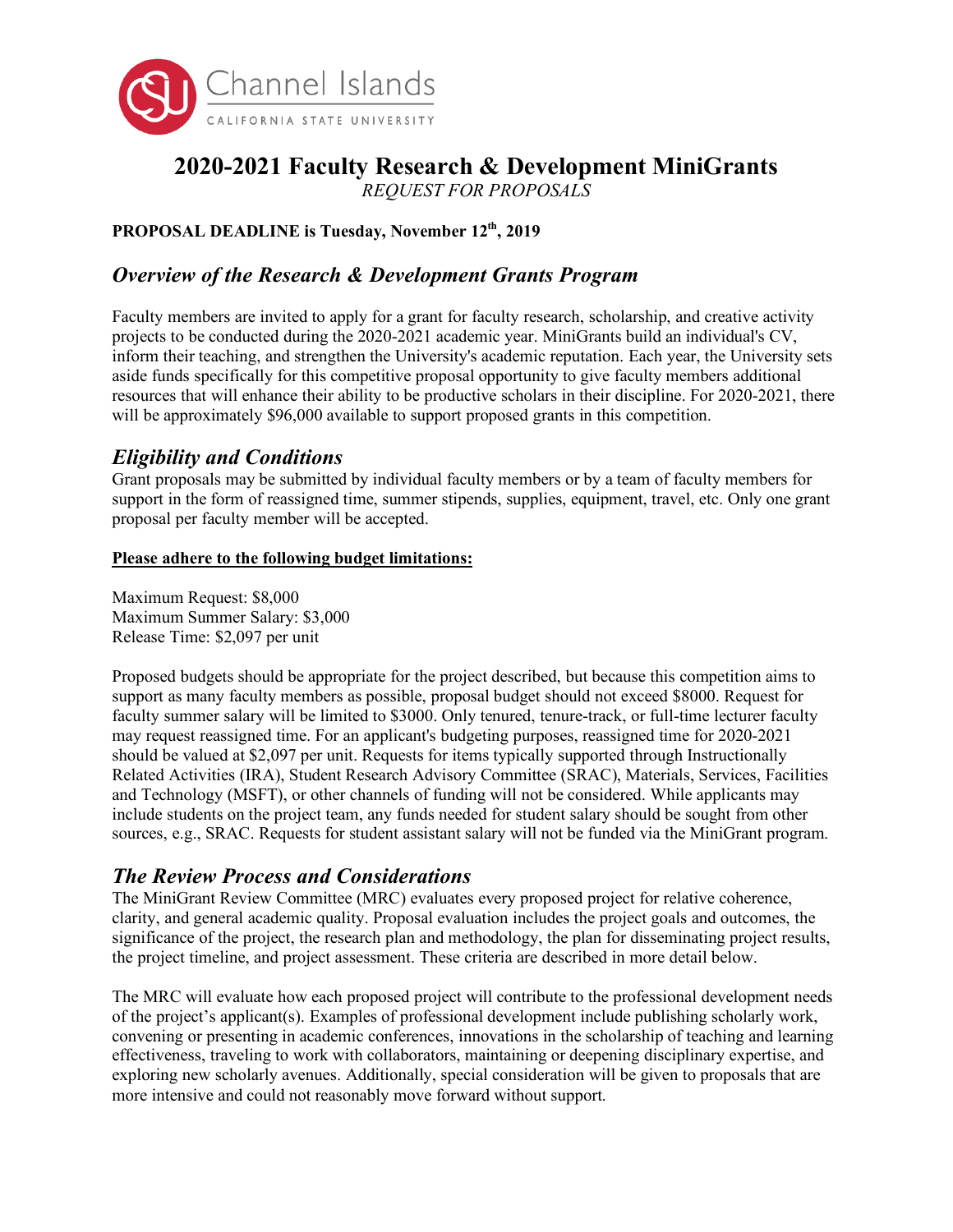Proposals will be evaluated on merit. The MRC encourages submission of MiniGrant proposals from probationary faculty who have the potential to serve as academic role models in research and education at CSUCI. Please note that the current collective bargaining agreement grants probationary faculty 3 WTUs for reassigned time each semester for their first two years at CSU Channel Islands. Faculty receiving such reassigned time in 2020-2021 will be given lower priority. Additionally, faculty will be given lower priority for an award if they were previously granted a MiniGrant for 2019-2020.

MiniGrant proposals are encouraged to lay groundwork for the pursuit of funds from external sponsors. Those interested in pursuing external grant funding should work with the Research and Sponsored Programs pre-award staff to identify opportunities that align with their interests.

Applicants are both encouraged to write for a general audience (reviewers) and to write for a scholarly audience (their disciplinary peers).

### *Review Criteria*

Because every discipline has its own standards for scholarship and teaching, reviewers will make every effort to take disciplinary context into consideration when they evaluate a proposal. Each proposal will be reviewed on the basis of criteria that express the intent of Senate Policy 11-14. These criteria are:

Project goals and outcomes: The proposal clearly describes the focus of the project (e.g., research problem, objective), sets clear goals and outcomes, and it explains the steps that will be taken to realize project goals.

Research plan and methodology: The proposal conveys a complete and well thought-out plan for the project that describes the activities of all individuals involved in the project. Depending on the scope of the proposal, this section may consider data collection methods (e.g., interviews, sampling protocols), compliance requirements (e.g., IRB), and data analysis. If the project team includes a student research assistant, the proposal must also include a description of their role and how the faculty member(s) will provide them mentoring or management. Requests for supplies and equipment must be explained and justified.

Professional development benefits for faculty: The proposed makes clear how the project will advance each individual applicant's research, scholarship, and creative activity. The proposal discusses whether the applicant(s) intend to pursue external funding and identifies which courses of external funding are likely to be pursued. If a team of faculty members is involved in the project, the benefits for each team member should be addressed separately.

Benefits to the University, School, Program, and the applicant's teaching: The proposal makes clear how the proposed project will contribute to the faculty member's development as a scholar and how it will inform the applicant's teaching.

Dissemination plan: The level and type of dissemination is appropriate for the project, its goals, and its outcomes.

Project timeline: The project goals and objectives are attainable within the timeline of the proposal.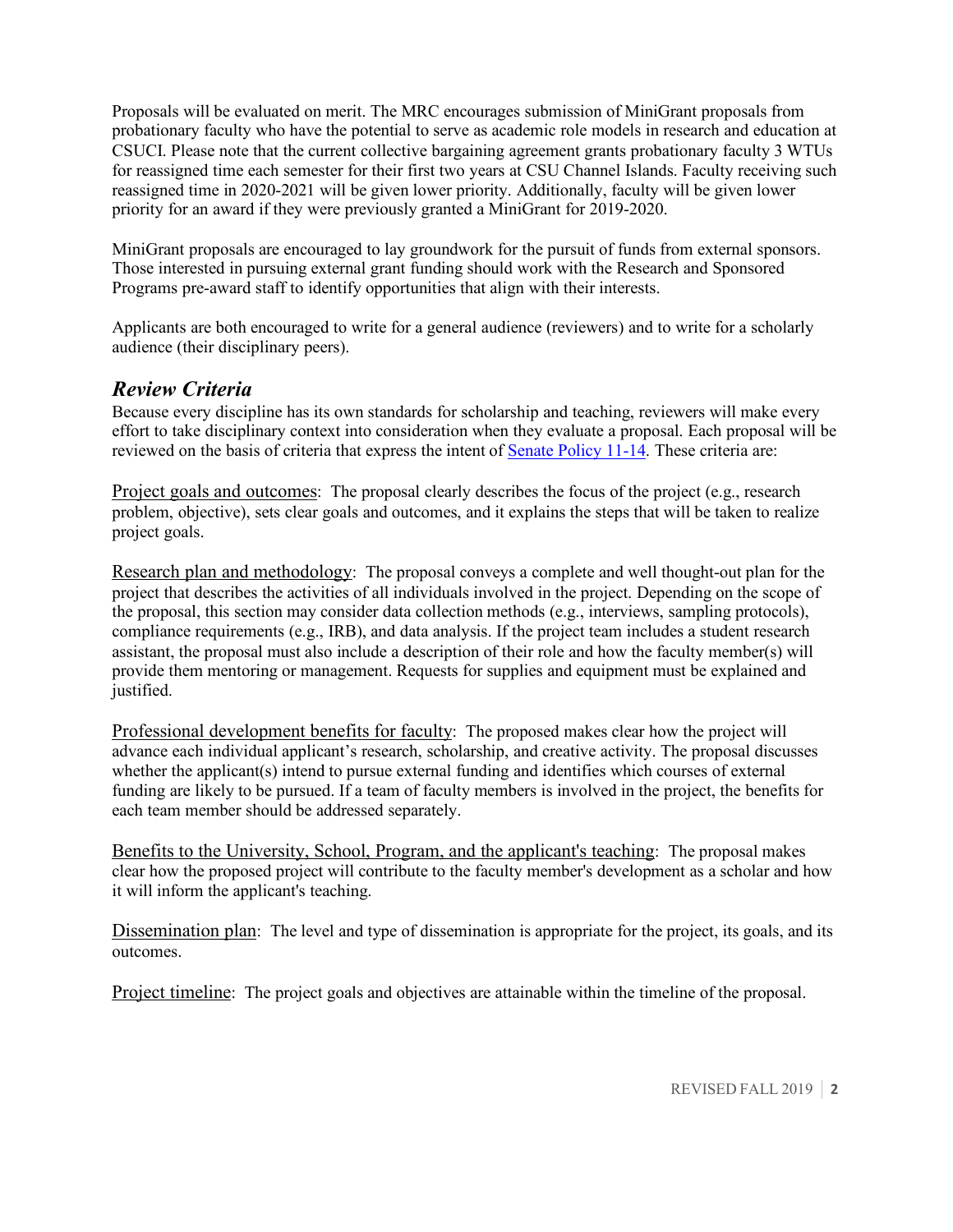Project assessment: The proposal describes how the product(s) of the project will be assessed and evaluated to determine the degree of success achieved. For instance, project products or outcomes will be identified.

Budget: The proposed budget is reasonable in the context of the project description, and the project costs are necessary to achieve project goals and outcomes.

Once award decisions have been announced, applicants may request written reviews from the MRC that include what the committee regarded as strengths and weaknesses of the proposal. A list of awards made will be posted to the MiniGrant program web page.

## *Proposal Requirements*

Proposal documents should be prepared using a word processor, should use single-spaced text in a font size no smaller than 12 point, and submitted in PDF format. A font should be chosen that is easy for a reviewer to read. The MRC suggests Times New Roman, Palatino, or Computer Modern fonts. Page margins should be no smaller than 1 inch, and pages must be numbered.

Each proposal package should consist of the elements described below. If an applicant has received a MiniGrant in the past five years, the applicant should also include a copy of the post-project report submitted upon the completion of each of those MiniGrants.

#### **Please be sure to comply with the page limits listed for each application component.**

#### Cover Sheet

#### Proposal Summary (250 words)

The Project Summary outlines the proposed project in a way that is suitable for sharing independently of other proposal components. This summary should be no longer than a half-page and be appropriate for publication on the CI web page. This summary should be the first section in the Proposal Narrative (described below). The applicant will also separately submit the text of this summary as part of the online application.

#### Proposal Narrative (3 pages max)

The proposal narrative should include sections, starting with the Proposal Summary, that target the categories that will be used to review the proposal, e.g., project goals and outcomes, significance of the research or creative project, research plan and methodology, dissemination plan, and project assessment.

#### Proposal Budget (1 page max)

The budget page should include an itemized statement of expected costs of the project and a subtotal of those costs along with a subtotal for reassigned time if requested. All costs should be listed and their use described and justified. The need for reassigned time should be justified separately, and the applicant should specify when they would like the reassigned time granted (Fall or Spring). Requests for three units of reassigned time are normal. Requests for additional reassigned time are allowed, but very rarely granted.

Funds will be available on 1 July 2020 and must be spent by 30 June 2021. Due to general fund spending constraints that are tied to the fiscal year, summer stipends may only be available for work July – August